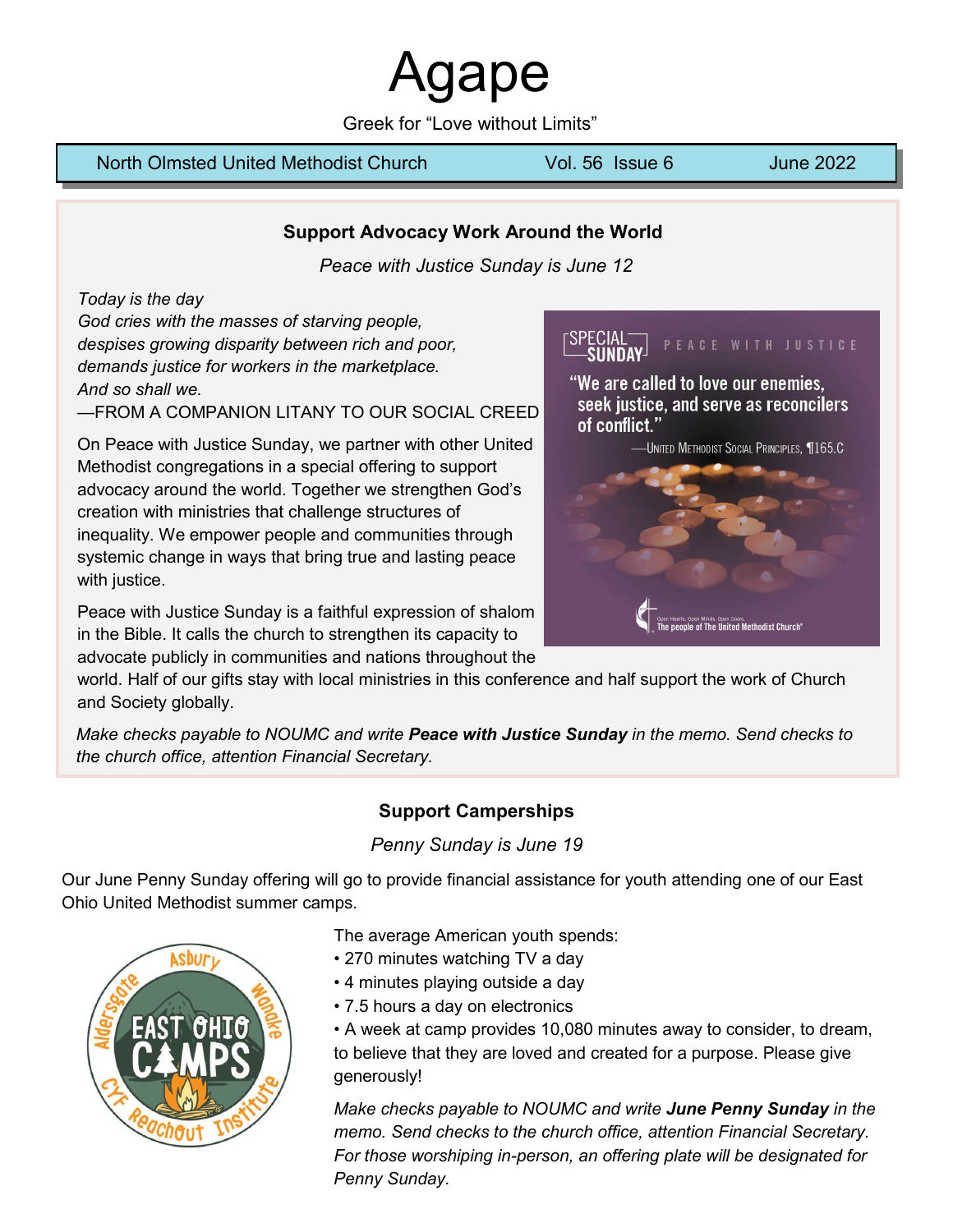## **Worship Opportunities**

## **Worship With Us In-Person and Online**

*Sundays at 10:30 am*

*Masks continue to be optional.* 

*However, please be sensitive to and respectful of those who choose to wear masks. If you are ill or experiencing symptoms, please stay home and worship with us online.* 

Visit [http://www.noumc.org/worship](http://www.noumc.org/worship-remote-worship-resources/)-remote-worship-resources/ for bulletins and worship links.

| <b>Date</b> | Greeter(s)                          |                               | Usher(s)                       |  |
|-------------|-------------------------------------|-------------------------------|--------------------------------|--|
| June 5      | Claudia & Paul Taller               | Barb & Ron Clough<br>John Vas |                                |  |
| June 12     | Charlene & John Vas                 | <b>Greg Lavelle</b>           | Barb & Ron Clough              |  |
| June 19     | Ellie & Jim Yager<br>Joel Chermonte |                               | Sarah Jackson & Sydney Scothon |  |
| June 26     | Barb & Floyd Andrews                | Bev Hixon                     | <b>Beth Cruz</b>               |  |



## **Pentecost Sunday and Confirmation Sunday**

*Sunday, June 5*

Pentecost is the fiftieth and final day of the Easter season. It marks the beginning of the Christian church and the proclamation of the Good News throughout the world.

*You are invited to wear red as we celebrate Pentecost and remember the gift of the Holy Spirit to the church.*

*Congratulations to our Confirmand*: Congratulations to Sydney Busser, who will confirm her commitment to Christ during worship on June 5! May God bless you as you pledge your faith in Him, and may He continually walk by your side as your Savior, Friend, and Guide. Please join us as we celebrate the confirmation of Sydney with cupcakes and punch after worship.

**Punch and Fellowship:** *Sunday, June 12, 9:30 am - 10:15 am (before worship), Fellowship Hall*

All are welcome to join us for fellowship and a glass of punch before worship.

## **Opportunities to Give**

## **Oxcart Pantry Collection**

### *Collecting breakfast items until June 26*

This month we are collecting breakfast items. Included in the sought-after items are granola, oatmeal, boxed muffins or bread mixes, cereal, peanut butter, jelly, syrup, canned or individual cups of fruit, dried cranberries or apricots, and peanuts, almonds, or pecans.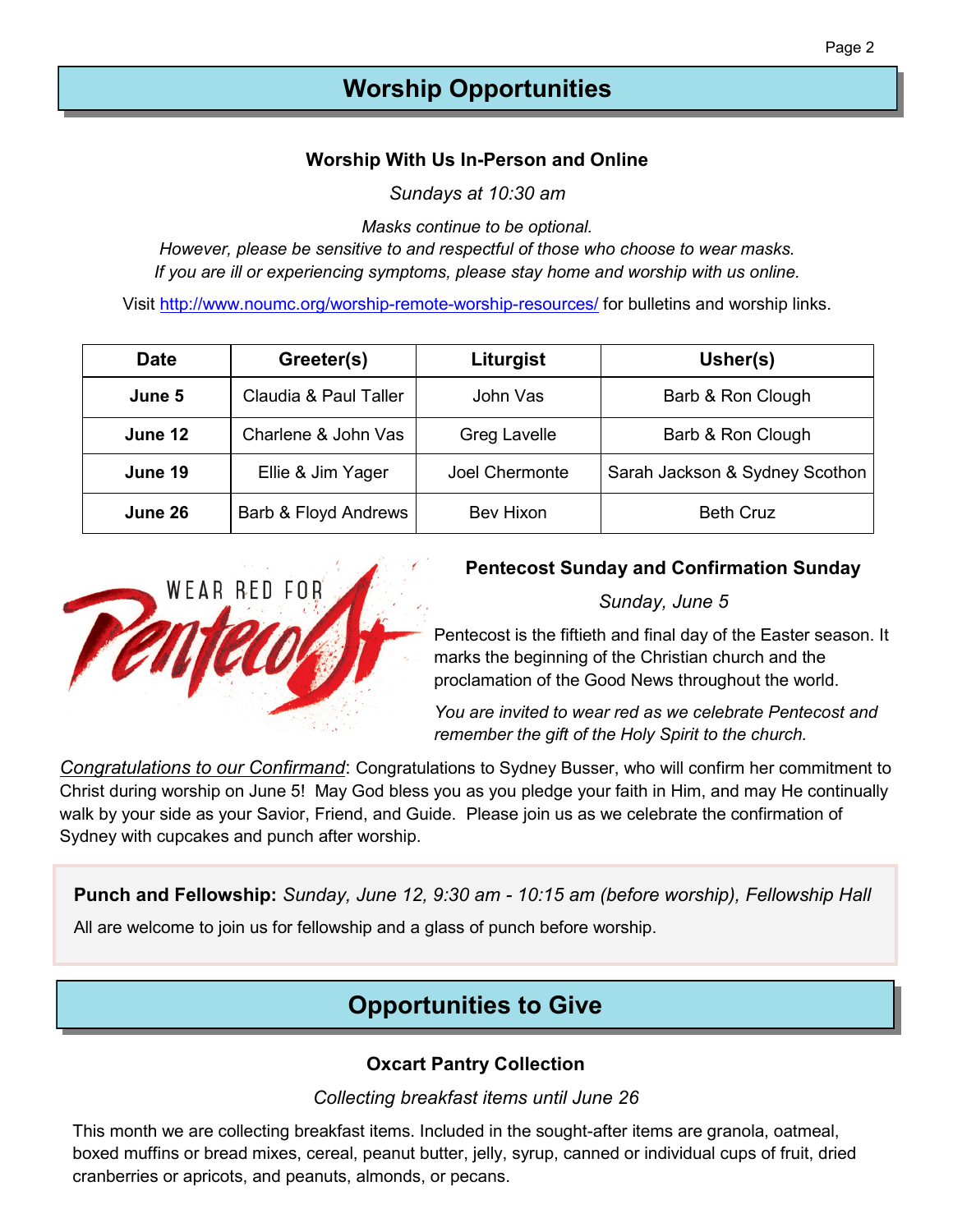## **Opportunities for Fellowship and to Serve**

### **Join the Nurture Committee**

The church has reignited the Nurture Committee to do everything possible to take care of our congregation. If you enjoy visiting shut-ins, writing cards, making phone calls, and planning and hosting activities that will do our bodies and souls some good, please consider joining our group. We all need some loving kindness. Call or email Claudia Taller for information and to express your interest.



**Here's the scoop:** We think you'd like some ice cream! Members of the Nurture Committee will be visiting your home or neighborhood in the coming weeks to share some sweet treats! We don't want you to be surprised to see us, so look for updates in the church bulletin.

## **Hot Dog Social**

## *Saturday, June 11, 5 pm, at the home of Sarah Jackson*

Would you like to eat hot dogs and play backyard games with your church family? Come to the Adult Ministry Team's Second Annual Hot Dog Social on Saturday, June 11, at 5 pm. Please bring a potluck dish to accompany the fresh-off-the-grill hot dogs. Sarah and Ron Jackson host this event at their home. RSVP to Sarah. We'd love to see you there.

## **Racial Justice Group Kids' Book Bank Mission Trip**

*Next mission trip on Tuesday, June 7, 1 pm - 3 pm*

Join us as we support **Cleveland Kids' Book Bank**. The Cleveland area has an extremely high rate of child poverty, and two out of three low-income kids don't own a single book. Books lead to literacy and educational success. The Kids' Book Bank distributes free books to children in need through collaboration with community partners. Here are some ways you can help:

- Join us for our next mission trip to the Kids' Book Bank. Volunteers must be 13 or older and ages 13-15 must be accompanied by an adult. We will carpool from NOUMC. See Janis Jarvis if you are interested.
- Donate new or gently used children's books. Books should be in good condition and with a copyright no earlier than 2000. We cannot accept textbooks, dictionaries, encyclopedias, or similar books.
- Visit www.kidsbookbank.org for more ways to help. They also have a wish list on Amazon.
- Help with our book drive. We need people to roll out our book cart before worship on Sundays.

To help with any of these opportunities email Janis Jarvis.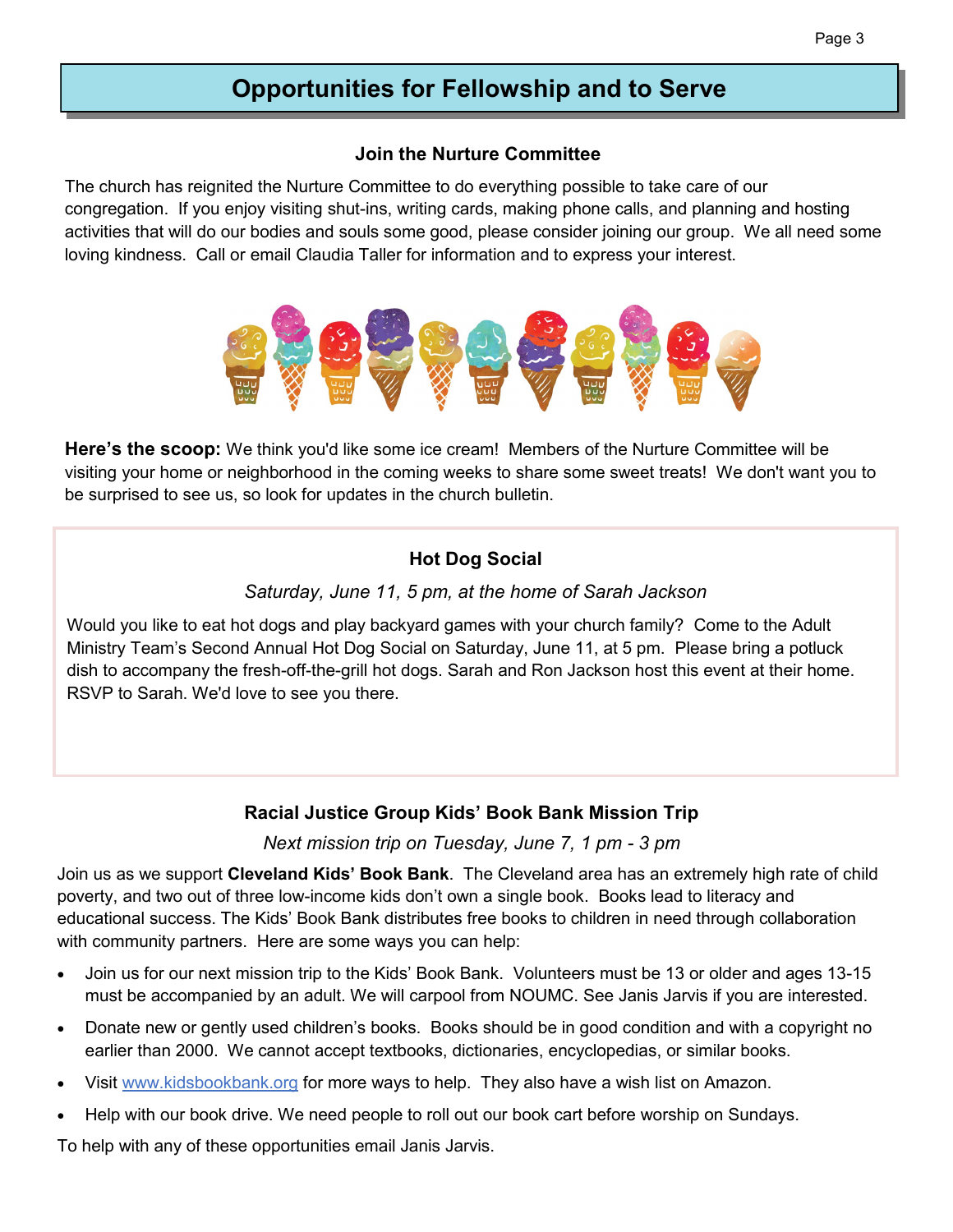## **Christian Education and Youth**

## **Thank You to Our Sunday School Teacher!**

Thank you so very much to **Craig Mueller,** who worked hard to bring wonderful studies and fellowship time and faithfully taught our Adult Sunday School class this year. Craig, your time and service are very much appreciated! We hope you enjoy some well-deserved rest this summer!

## **North Olmsted Oxcart Food Pantry Sunday School Mission Project**

# thank you

To our United Women in Faith, who donated \$100.00. To an anonymous donor, who donated \$100.00.

To all who purchased flowers to decorate our altar for our Christmas Eve service: \$172.40 was raised.

To all who purchased sub sandwiches on Super Bowl Sunday: \$305.00 was raised.

To all who purchased flowers to decorate our altar on Easter: \$147.00 was raised.

As we wrap up our Sunday School Mission Project for the year and get ready to send off the money we raised, we would like to say thank you to all of you for your support and your donations over the past several months. Because of you, we will be sending a check in the amount of **\$824.90** to help our North Olmsted neighbors in need. If you haven't had a chance to support our mission project yet, we will be accepting donations until June 15. Thank you for supporting our youth!

## **United Women in Faith**

## **Plant Sale Wrap-Up**

Our first fundraiser of the year was a smashing success. We appreciate all who purchased, sold, sorted, or helped in any way to make the plant sale the best we have ever had. The plants, as usual, are beautiful, and the UWF earned a profit of \$1331.95, which will go to support some of the unit's budget as well as to return some of the money back to the church later in the year.

While we're thanking everyone, we wanted you to know we had a special parking lot presentation for our number one salesman, Alex Green. We made him an honorary member of our unit and presented him with a pin and a monetary gift given to missions. We couldn't have had such a successful sale without you, Alex. A side bar: Have you ever turned a wrong number into a sale? Ask Alex how it's done.

## **Join Us for Meetings and Lunch**

Keep in touch with the UWF. We get together every Wednesday even if it's only for lunch. If you'd like to join us, we'd love to see you. Check with a member for the location and time or email Barb Andrews. If you have a project at the church that we can help with, let us know. Check to see if we have a summer road trip you can join us for. We have fun, and the more the merrier.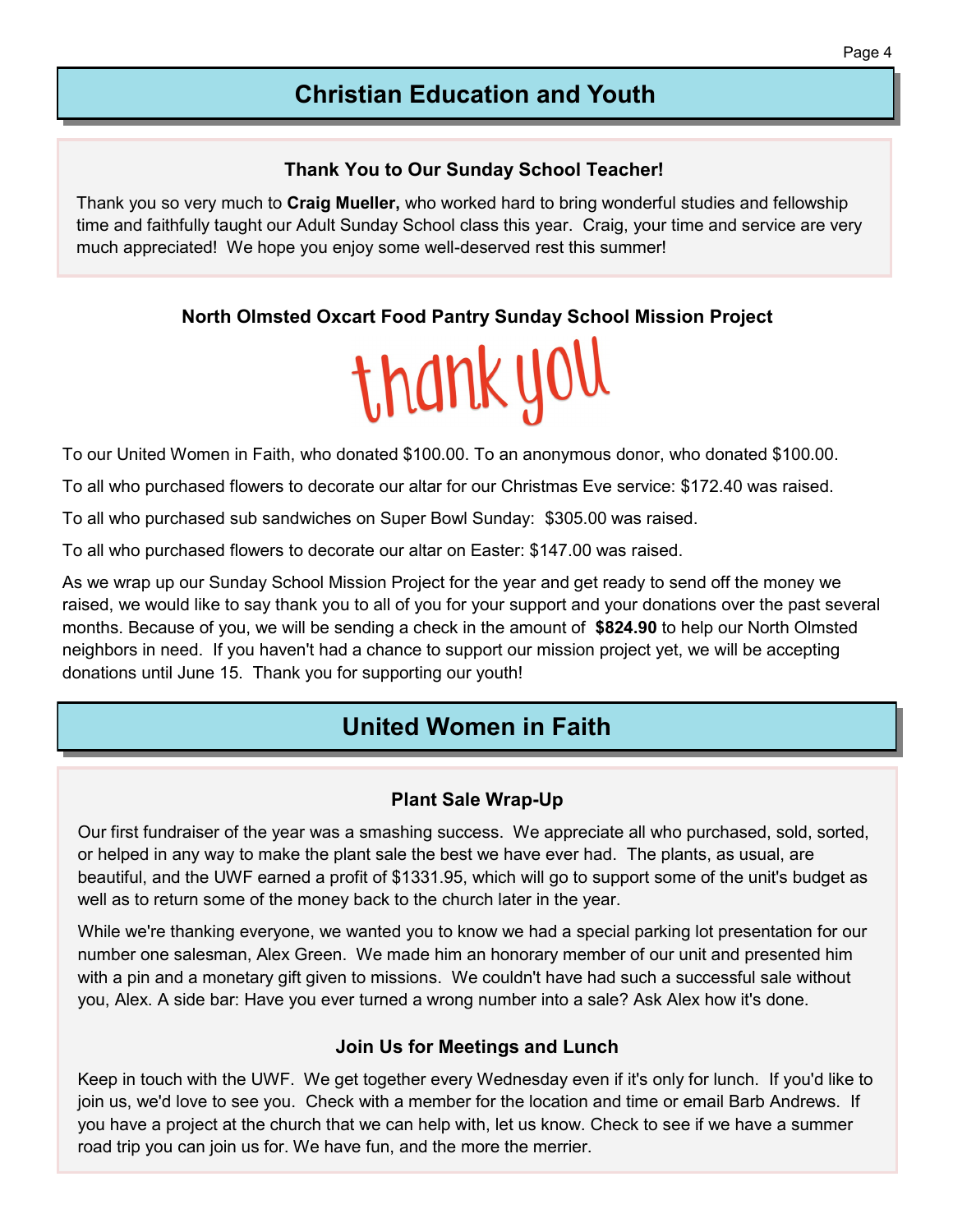## **Conference and Church Office Updates**

#### **East Ohio Annual Conference**

*Thursday, June 9 - Saturday, June 11*

Annual Conference will meet in-person at the John S. Knight Center in downtown Akron.

All worship services, celebrations, and business sessions of Annual Conference will be livestreamed on the Conference website. [View the Annual Conference 2022 website.](https://www.eocumc.com/eoac22/index.html)

#### **Provide Desserts for Open Table!**

*Bring desserts to the church building on Thursday, June 9, 10 am – 2 pm (during office hours)*

NOUMC has been asked to provide the dessert for 75 people at the Open Table worship service during Annual Conference. If 10 people can sign up to bring two dozen cookies each, we'll be in good shape. Or, bake a batch of brownies! *Unrefrigerated baked goods are preferred*. The baked goods need to be brought to the church between *10 am and 2 pm on Thursday, June 9*.

Please contact Barb Brewster, our Lay Member to Annual Conference, if you are willing to provide a dessert.

### **Office Hours**

Monday, Wednesday, and Thursday 10 am - 2 pm

On Tuesday, Megan will work from home and will continue to check her email and voicemail during office hours (10 am - 2 pm).

| <b>Church Office: 440-779-6634</b><br>noumc@noumc.org |                                                                             |                                          |  |  |
|-------------------------------------------------------|-----------------------------------------------------------------------------|------------------------------------------|--|--|
| <b>Pastor:</b> Hoyte Wilhelm<br>ext 16                | <b>Christian Ed. &amp; Youth Director:</b><br><b>Wendy Cooper</b><br>ext.13 | <b>Organist:</b> Marlene Dirksen         |  |  |
| <b>Admin. Assistant: Megan Howe</b><br>ext.10         | Social Media: Hanna Moore                                                   | <b>Music Director:</b> Gabriela Martinez |  |  |
|                                                       | <b>Financial Secretary: Ron Clough</b>                                      |                                          |  |  |

## **Join the 21-Day Social Justice Challenge**

#### *Postponed until this Fall, but you can sign up now!*

The Racial Justice Group is exploring an opportunity to widen our understanding of racial and social justice. We are planning a 21-Day Social Justice Challenge to ideally begin in the Fall. The challenge is open to all so invite a friend. We will gather once a week for a Zoom discussion led by Pastor Hoyte. Contact Pastor Hoyte or Sharon Werner to sign up. A signup sheet is also available on the door of the church office.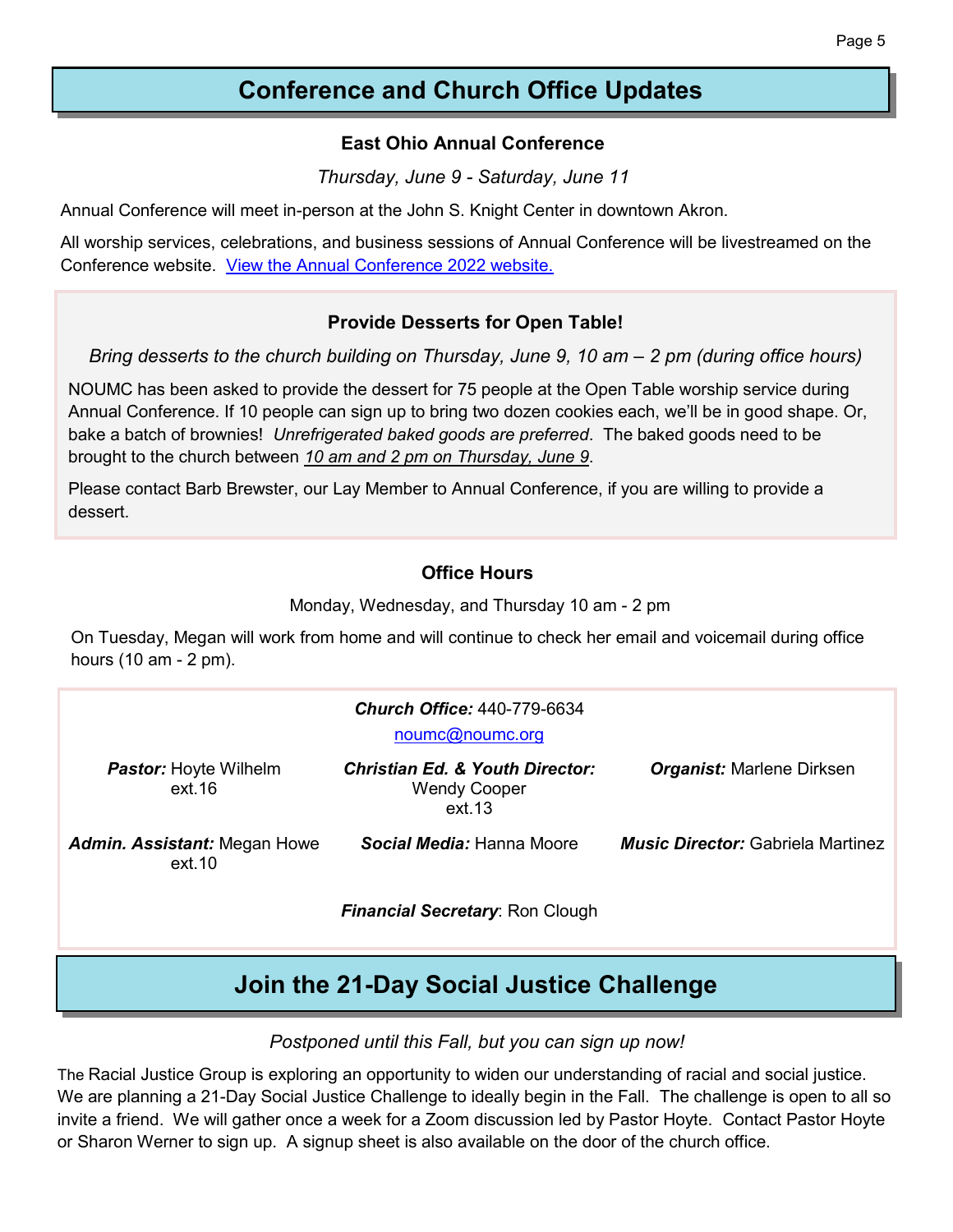# **Church Family News**

| 1              | Jennifer G. | 1<br>Amye & Ron S.                                                                                                                       |                          |                                    |  |
|----------------|-------------|------------------------------------------------------------------------------------------------------------------------------------------|--------------------------|------------------------------------|--|
| 4              | Barb A.     | 9                                                                                                                                        | Kara Q. & Christopher H. |                                    |  |
| 4              | Asher B.    | 14                                                                                                                                       | Barb & Ray S.            |                                    |  |
| 5              | Matias G.   | 16                                                                                                                                       | Kim & Daniel B.          |                                    |  |
| 5              | Minna B.    | 17                                                                                                                                       | Judi & Ron W.            |                                    |  |
| $\overline{7}$ | Emily J.    | 18                                                                                                                                       | Virginia & Rev. Mark S.  | <b>BIRTHDAYS AND ANNIVERSARIES</b> |  |
| 13             | Walt S.     | 25                                                                                                                                       | Barb & Floyd A.          |                                    |  |
| 14             | Rebecca W.  | 26                                                                                                                                       | Sally & Will S.          |                                    |  |
| 18             | Shawn M.    | 27                                                                                                                                       | Terri & Rev. Hoyte W.    |                                    |  |
| 19             | Matthew G.  | 27                                                                                                                                       | Michelle & John W.       |                                    |  |
| 22             | Wesley W.   |                                                                                                                                          |                          |                                    |  |
| 22             | Alex K.     | <b>July Agape Deadline</b>                                                                                                               |                          |                                    |  |
| 27             | Stanley M.  | June 15                                                                                                                                  |                          |                                    |  |
| 29             | Kara M.     | Email articles and meeting dates to <b>noumc@noumc.org</b> , mail them<br>to the church, attention Megan Howe, or put them in the Admin. |                          |                                    |  |
| 30             | Amy C.      | Assistant's mailbox outside the church office by June 15.                                                                                |                          |                                    |  |

## **Prayer Concerns**

| <b>First Responders</b>                                               | Our condolences to Carole                    | Keith A.                                                                                        |
|-----------------------------------------------------------------------|----------------------------------------------|-------------------------------------------------------------------------------------------------|
| Victims of natural disasters                                          | B. following the passing of her              | Barbara B.                                                                                      |
| Those suffering from mental illness                                   | nephew, Joshua                               | Carol, lifted by Sally and Will S.                                                              |
| Those affected by gun violence                                        | Judy K.                                      | Sherry, lifted by Sally and Will S.                                                             |
| Those who are homeless                                                | Sally S.                                     | Patty, lifted by Janis J.                                                                       |
| Our condolences to the loved ones                                     | Maggie, lifted by Chris B.                   | Miriam, lifted by Janis J.                                                                      |
| of Maryann C. following her                                           | Hannah, lifted by Louise A.                  | Mary, lifted by Susan W.                                                                        |
| passing                                                               | Sterling B.                                  | Monica, lifted by Susan W.                                                                      |
| Our condolences to the loved ones                                     | Carol W.                                     | Donna, sister of Carol N.                                                                       |
| of Betty S. following her                                             | Ron W.                                       | Steve, son of Mary Ellen M.                                                                     |
| passing                                                               | Lois D.                                      | Selene, lifted by Carole A.                                                                     |
| Our condolences to the loved ones<br>of Joan L. following her passing | Josh O.<br>Viola C.<br>Susan W.<br>Donald R. | Judy, lifted by Brenda F.<br>Christopher Y., USAF<br>Matthew F., USAF<br>Lt. Col. Bill G., USMC |

**Lunch with Friends:** *Meets on the third Thursday of each month, 11:30 am*

For our June location, read the church announcements or call Carole Bettinger.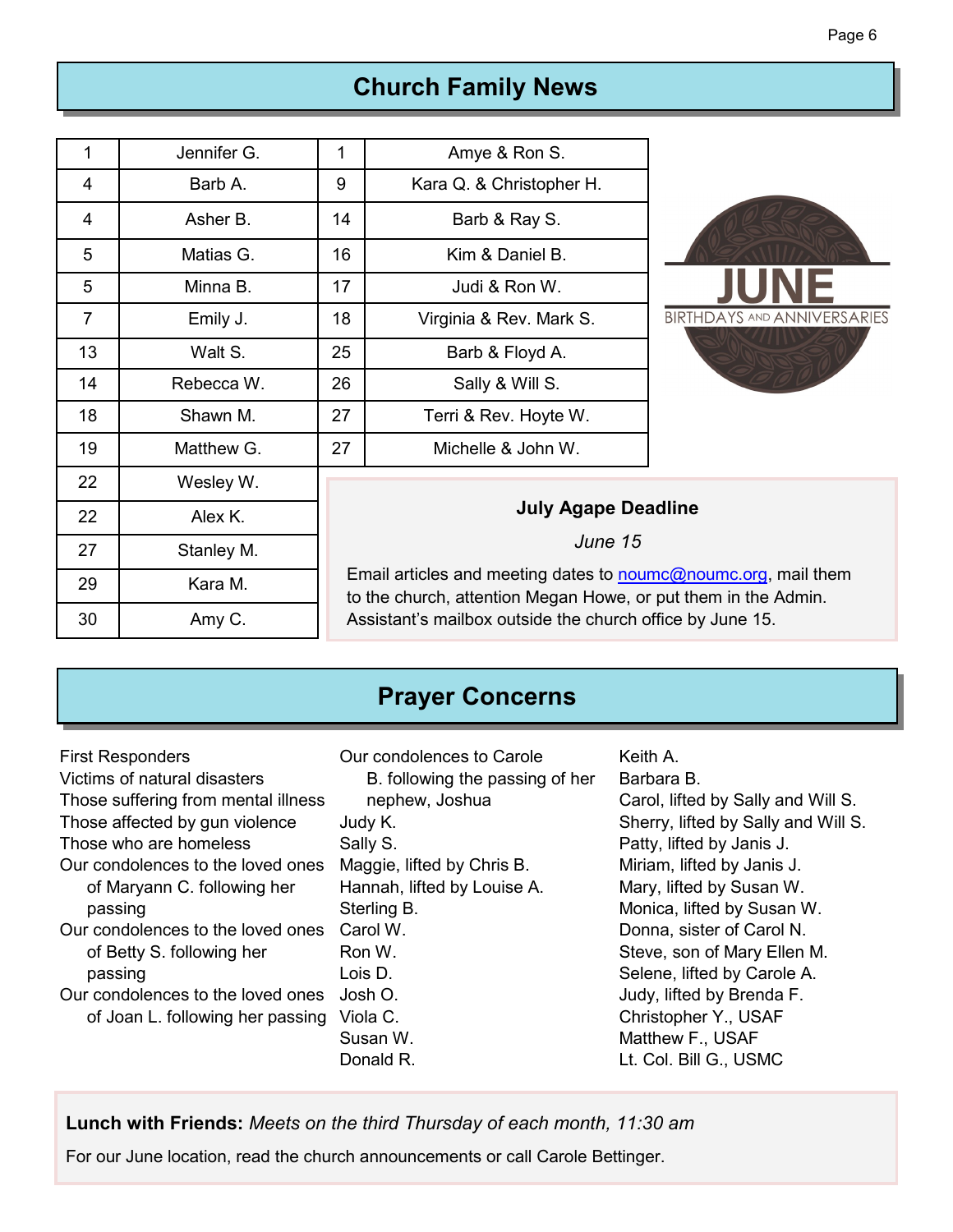## **June 2022**

| <b>Sunday</b>                                                                                                                                     | <b>Monday</b>                         | <b>Tuesday</b>                                                                                                   | <b>Wednesday Thursday</b>                           |                                                                                                 | <b>Friday</b>                                                                                                | <b>Saturday</b>                                                                                                                              |
|---------------------------------------------------------------------------------------------------------------------------------------------------|---------------------------------------|------------------------------------------------------------------------------------------------------------------|-----------------------------------------------------|-------------------------------------------------------------------------------------------------|--------------------------------------------------------------------------------------------------------------|----------------------------------------------------------------------------------------------------------------------------------------------|
| Office Hours:<br>Monday, Wednesday, & Thursday<br>10 am - 2 pm                                                                                    |                                       |                                                                                                                  | 1<br>7 pm Council<br>on Ministries<br>(Classroom 7) | $\overline{2}$                                                                                  | $\overline{3}$                                                                                               | $\overline{\mathbf{4}}$<br>10 am - 2 pm<br>Sanctuary<br>Reserved for<br>Organist                                                             |
| 5 Confirmation<br>Sunday<br>10:30 am Worship<br>3 pm - 5 pm<br><b>Girl Scouts</b><br>(Classroom 7)                                                | $6\phantom{1}6$<br>8:30 pm AA<br>(FH) | $\overline{7}$<br>10 am - 2 pm<br>Sanctuary<br>Reserved<br>1 pm - 3 pm<br>Kids' Book Bank<br><b>Mission Trip</b> | 8<br>10 am UWF<br>(Classroom 7)                     | 9<br>Annual<br>Conference<br>(Akron)<br>$10 m - 2 pm$<br>Drop off<br>desserts for<br>Open Table | 10<br>Annual<br>Conference<br>(Akron)<br>5 pm Open<br>Table supper<br>and worship<br>(First UMC of<br>Akron) | <b>11</b> 8:30 am UMM<br>(Canary's)<br>$10$ am $-2$ pm<br>Sanctuary<br>Reserved<br>Annual<br>Conference<br>(Akron)<br>5 pm Hot Dog<br>Social |
| 12 Peace with<br>Justice Sunday<br>9:30 am Punch and<br>Fellowship (FH)<br>10:30 am Worship<br>3 pm - 5 pm<br><b>Girl Scouts</b><br>(Classroom 7) | 13<br>8:30 pm AA<br>(FH)              | 14<br>10 am - 2 pm<br>Sanctuary<br>Reserved                                                                      | 15<br>July Agape<br>Deadline                        | 16<br>11:30 am Lunch<br>with Friends                                                            | 17                                                                                                           | 18<br>10 am - 2 pm<br>Sanctuary<br>Reserved for<br>Organist                                                                                  |
| 19 Penny Sunday<br>Juneteenth<br>10:30 am Worship                                                                                                 | 20<br>8:30 pm AA<br>(FH)              | 21<br>10 am - 2 pm<br>Sanctuary<br>Reserved                                                                      | 22                                                  | 23                                                                                              | 24                                                                                                           | 25<br>10 am - 2 pm<br>Sanctuary<br>Reserved for<br>Organist                                                                                  |
| 26<br>10:30 am Worship<br>3 pm - 5 pm<br><b>Girl Scouts</b><br>(Classroom 7)                                                                      | 27<br>8:30 pm AA<br>(FH)              | 28<br>10 am - 2 pm<br>Sanctuary<br>Reserved                                                                      | 29                                                  | 30<br>$4:30$ pm - 6 pm<br>Free Community<br>Meal<br>(Carry-Out Only)                            |                                                                                                              |                                                                                                                                              |

*For the most up-to-date calendar, visit [www.noumc.org.](http://www.noumc.org)*

*Please contact the church office to add your meeting or gathering, virtual or in-person, to the church calendar.*